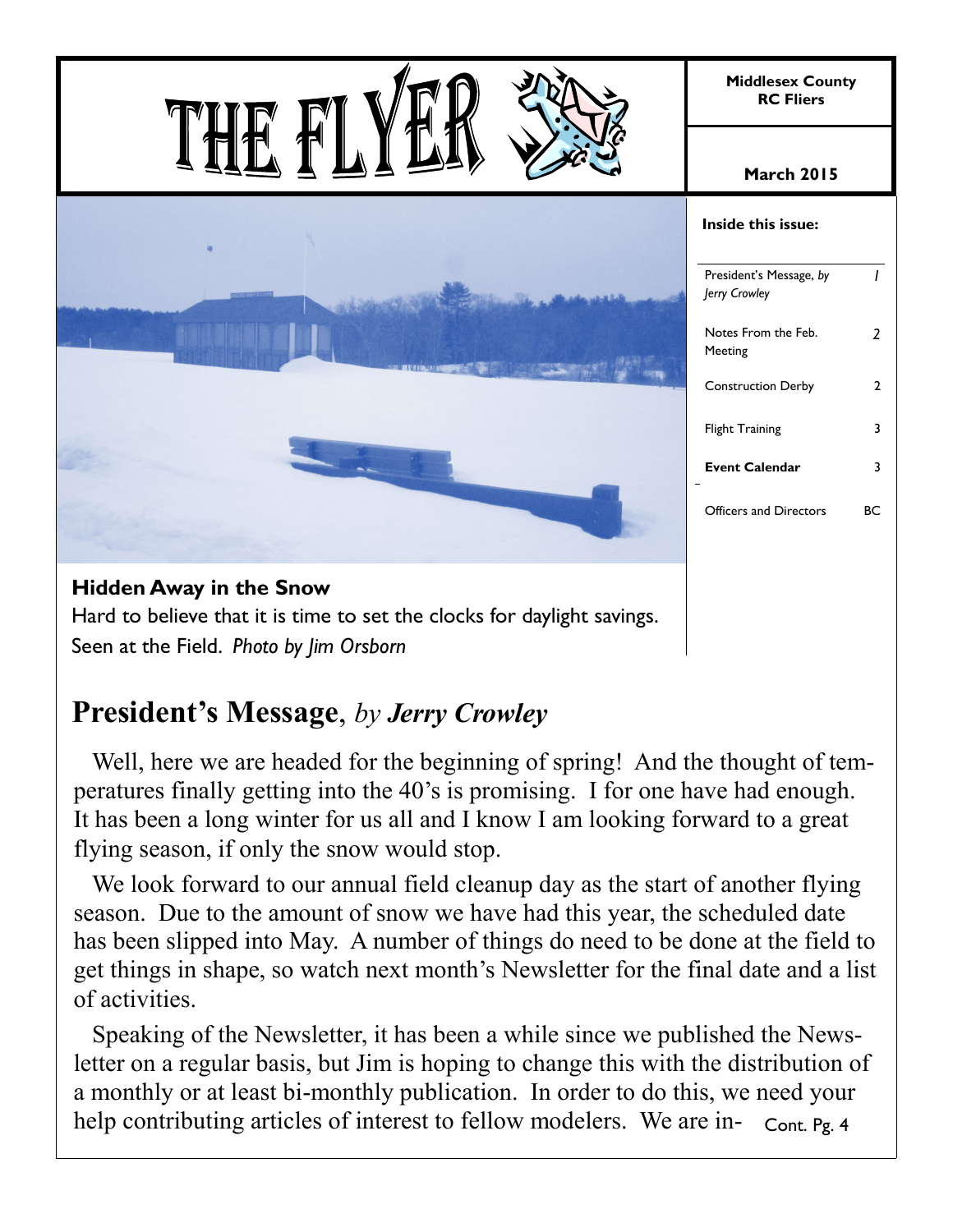## **Notes from the Feb. Meeting Construction Derby**

 During last month's meeting, Jeff offered a pretty good preliminary overview of the 2015 Auction accounting. The following is a portion of that review. (\$ amounts are rounded.)

|                       | 2014                            | 2015                  |
|-----------------------|---------------------------------|-----------------------|
| Attendance            | 135                             | 138                   |
| Sale Items            | 125                             | 90                    |
| Total Bid Value       | \$7,945                         | \$6,165               |
| NET from activity:    |                                 |                       |
| Door                  | 406<br>\$                       | \$<br>431             |
| Auction               | \$<br>871                       | \$<br>998             |
| <b>Small Items</b>    | \$<br>191                       | \$<br>211             |
| 50/50 Raffle          | \$<br>83                        | \$<br>85              |
| Radio Raffle          | \$<br>132                       | \$<br>54              |
| Food                  | \$<br>194                       | $\mathbb{S}^-$<br>102 |
| <b>School Charges</b> | (S 539)                         | (S 715)               |
| Misc Expenses         | $\sqrt{S}$<br>$\left( 0\right)$ | $\sqrt{S}$<br>16)     |
| <b>Net Proceeds</b>   | \$1,338                         | \$1,150               |

 As can be seen, there are several areas that were up while others were down over the past year. But overall, the event looks to have been another major success for our club.

 Paid membership was reported to be 51 current members.

 The Holiday party at the Great Wall was well attended. Dan Costa won the DX8 Tx, Jeff Ward won the Pitts plane and Paul Sullivan won the Quad Copter.

We're still pulling the details together, but plans are to propose an Electric Plane as the theme for this year's Construction Derby. I wish more had responded, but there does seem to be enough interest for us to make plans for a Construction Derby that will be held on June 7, 2015.

 We hope to select between 4 and 6 Team Captains ahead of time. We need to do this so they can begin the task of collecting the materials that they will need to bring to the event that day.

 The usual challenge has been to mount a glow engine to some foam board, get the plane to balance and then go fly. This year we are going to require that captains bring electric motors and a LiPo battery setup.

 Team work and some knowledge of basic model design principles will play a role in being able to complete the challenge. Future issues of **The FLYER** will discuss some of the points that may be worth considering as you try to build the best flying machine of the day.

 As usual, we plan to include summertime food and refreshments for everyone; and prizes for the winners. As the event flyer says; If you miss this event, you will be missing the most fun you can have in this hobby. So watch **The FLYER** for more details, and plan on being at this year's MCRCF Construction Derby.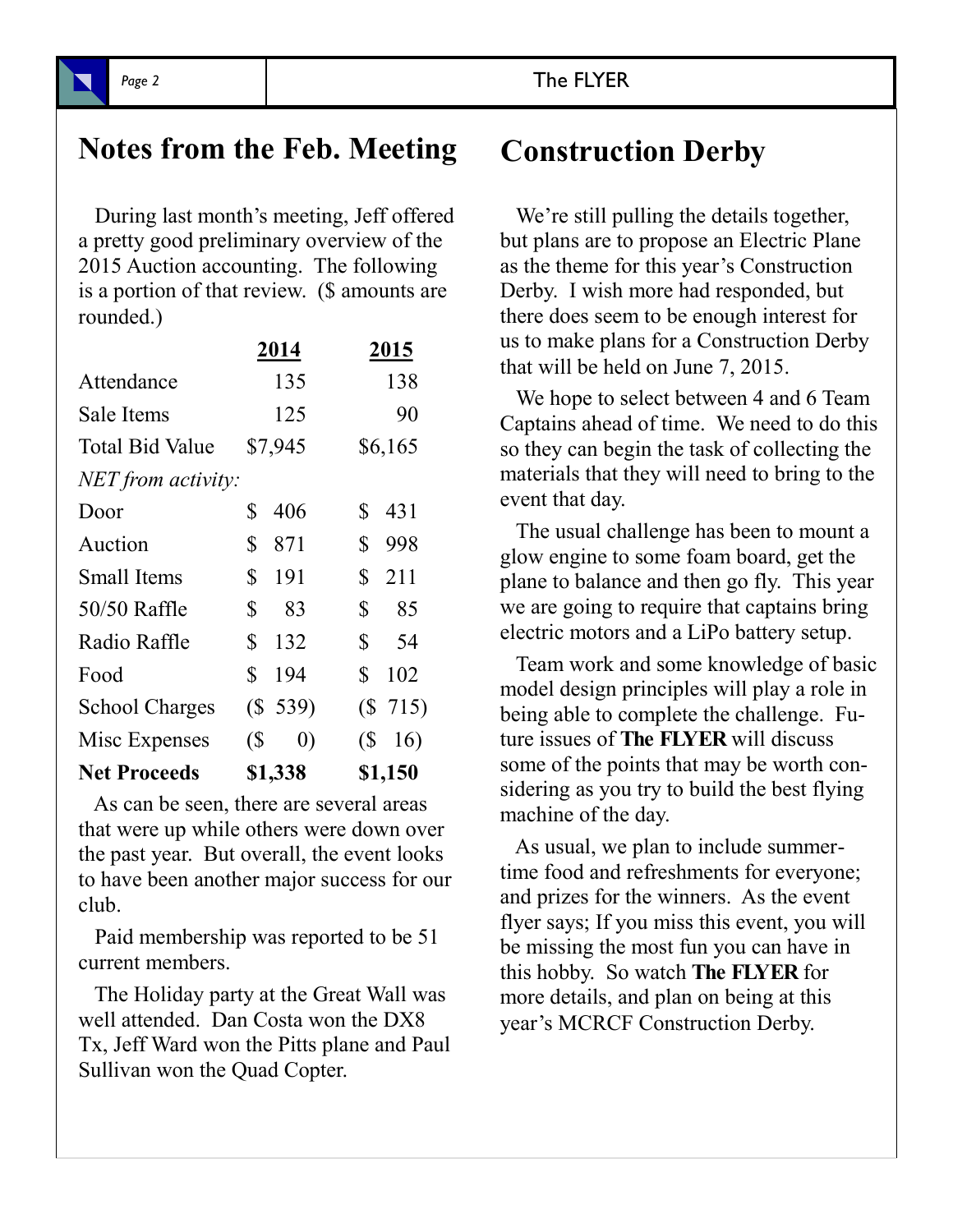## **Flight Training**

 The MCRCF Flight Training Program will be getting back into full swing in a couple weeks. Look for our instructors to set a Training Day soon — probably by next month.

 Flight training is a free service of the MCRCF club, that is provided to all new members and anyone wishing to get some instructor time before they take up a new plane for the first time.

 Most of our Flight Instruction will continue to be done on Glow powered Trainer aircraft such as the Sig Kadet LT-40 EG. This training is a required part for anyone that wants to fly a regular size model airplane at our field. [IMPORTANT] We all need to make it a practice to post a frequency / membership pin on the frequency pole each time we are at the field. Pilots with a red, club stamp on their pin are the only pilots who have solo'd and are allowed to fly a regular plane at the field.

 Over the past year, and again this year, we are seeing more pilots who what to fly only small "park flyer" electric planes. These pilots are going thru an abbreviated Flight Training program, and once they have solo'd, they have the words "Electric Only" printed on their Membership Pin. These pilots can fly small, electric planes but should not fly a larger plane, even if it is electric powered.

 Interested in Advanced Flight Training? Watch future newsletters for a new pilot training program for advanced pilots.

## **2015 Event Calendar:**

#### **Proposed MCRCF Events**

 The Board is still looking to finalize an Event Calendar for 2015. The following events and proposed dates are expected to be discussed with the membership at this coming membership meeting. Please plan on attending if possible and don't hesitate to let someone know if you think there is something that should be added or changed.

| Field Clean-up Day        | Sat. May 2nd       |
|---------------------------|--------------------|
| <b>Construction Derby</b> | Sun. Jun 7th       |
| <b>Family Day</b>         | Sun. Jun 28th      |
| Club Mtg at Field         | Wed. Jul 8th       |
| Open Fun Fly *            | Aug (date is tbd)  |
| Yankee Doodle Day         | Sat. Sep 12th      |
| Xmas Party                | Sat. Jan 9th 2016  |
| <b>25th MCRCF Auction</b> | Sun. Jan 31st 2016 |

 In commemoration of National Model Aviation Day sponsored by the AMA

Items that are still under consideration: New Student Training Night New Pilot Ground School Possible Float Fly Orientation Night with the Park & Rec Dept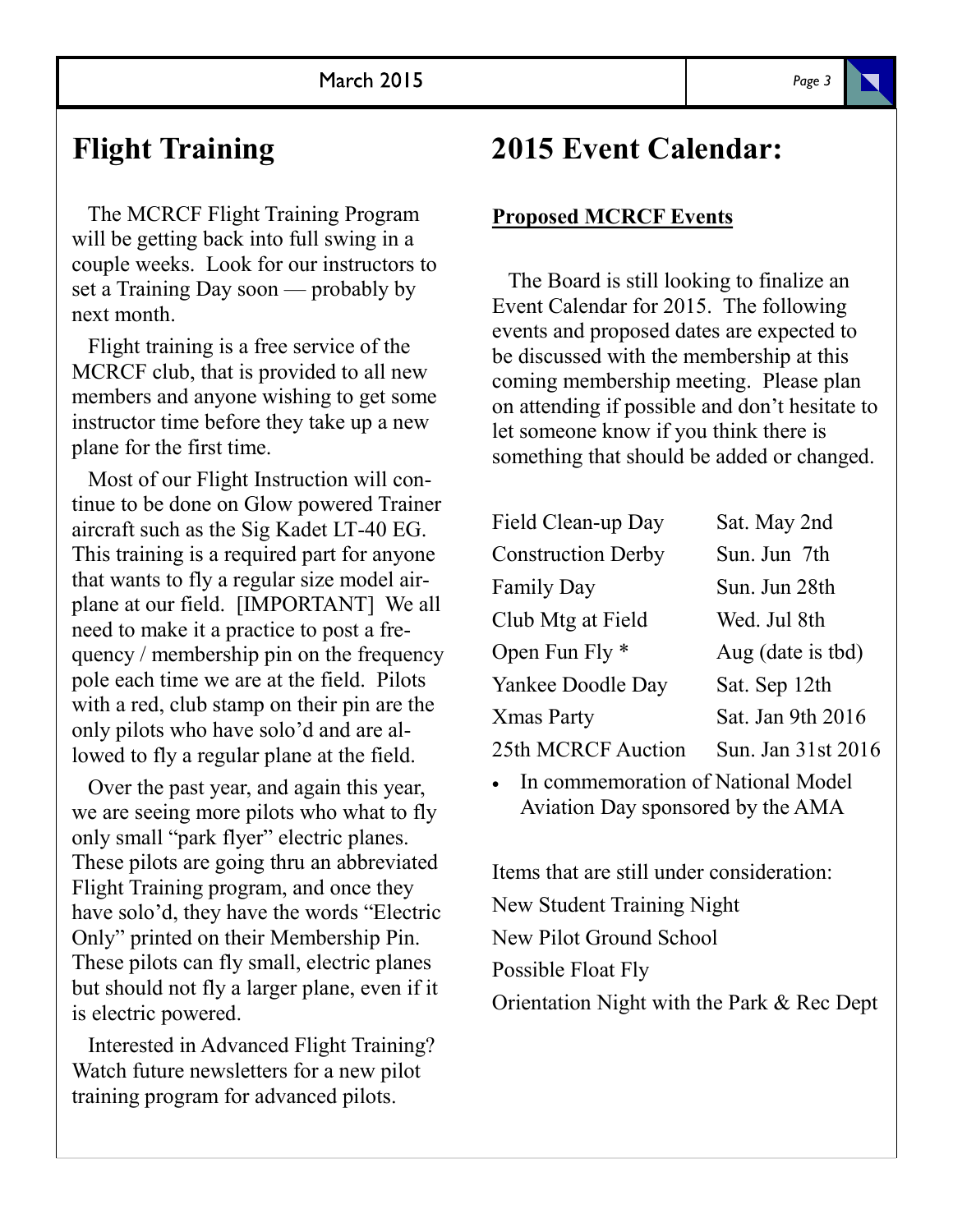#### Page 4 and **The FLYER**

### **President's Message (Cont.)**

terested in articles that cover a variety of topics ranging from construction, repairs, engine tuning, servo articles or even articles relating to electric airplanes such as motor selection, what size of battery to use, charging techniques for various types of batteries, etc. It the topic interests you, then it will probably interest others as well. Contact Jim Orsborn if you have any suggestions.

 I would like to bring to your attention to an area that seems to lack the attention it deserves and that is "SAFTEY". Our Club has published a set of rules that are intended to help insure the safety of our fellow modelers as well as the general public that may be visiting us or using the nearby facilities within Veteran's Park. We continue to see fellow pilots violating these rules, and feel their actions are jeopardizing not only our safety but potentially the future existence of our Club. We ask each and every one of you to help police the area. When you notice activities at the Soccer Field or see that the Equestrian Arena facilities are in use, please let others know that they should not fly over the parking lot or the horse arena.

CLUB RULE: If both facilities are being used, then flying is limited to Park Flyer type planes or helicopters, which must be confined to the area over the airstrip and should not be flown above tree top height.

 I want to point out that these are Club rules that each member has agreed to follow by signing their Membership Application, and they are not alterable or waved by anyone either in the club or outside.

 In addition to the above, it is recommended that you always fly with another person present and able to provide assistance in the event of an accident.

 So in closing I wish everyone a great SAFE flying season and see you at the field.

> *Jerry Crowley* President MCRCF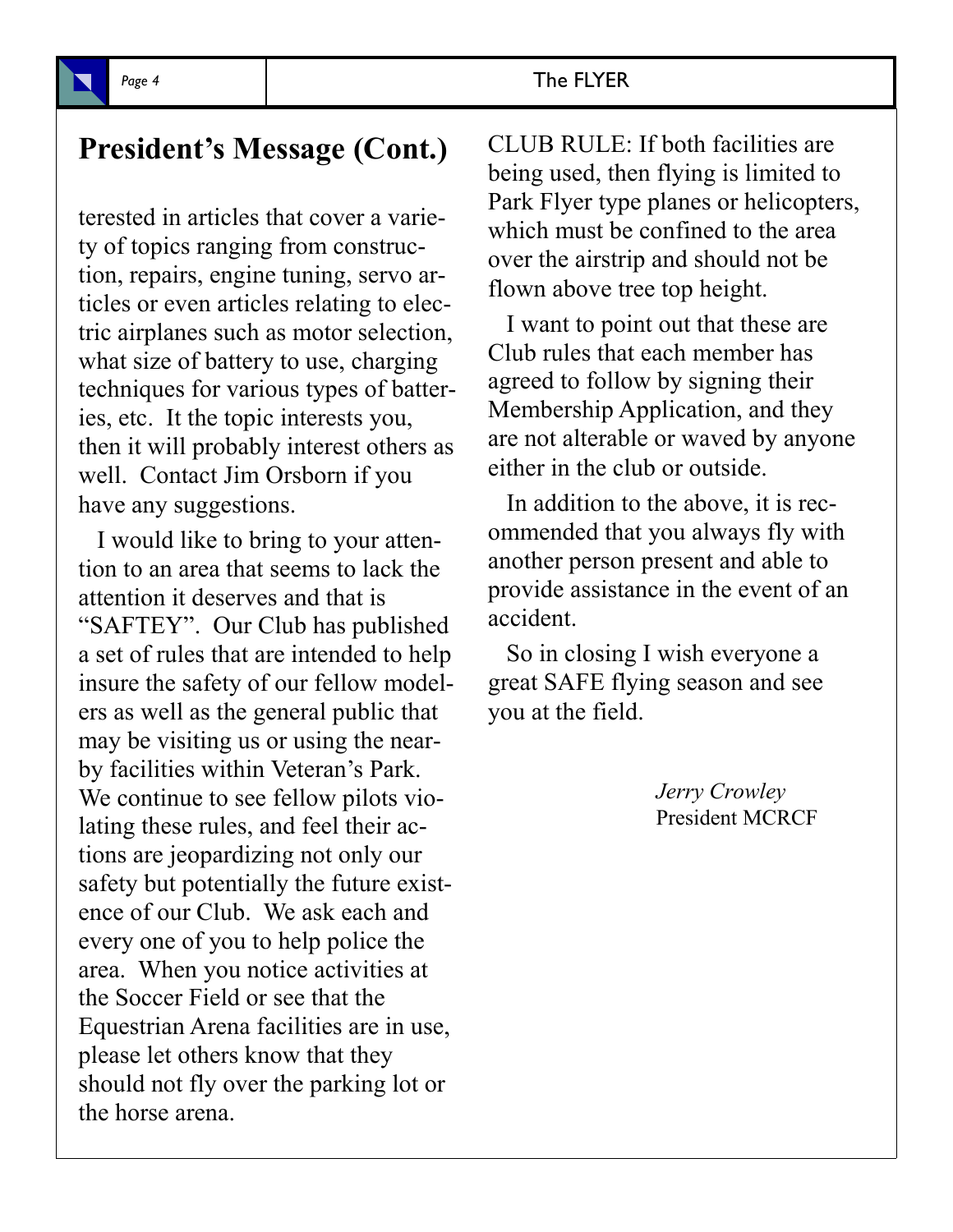# **Construction Derby (Cont.)**

 Team Captains; here is the list of things that we will be asking you to bring this year:

Transmitter with Rx and 4 Servos, Elect. Motor, ESC, prop & 3S LiPo, Xacto knifes and blades, Regular pliers with wire cutter, Needle nose pliers, 1/8" Flat Screwdriver, #0 Philips Screwdriver, Portable electric drill.

## **News From the Field** *by Jim Orsborn*

 So the cover photo shows potential for a nice day of flying, but for the fact that there are only two parking spaces and you can't get to the gazebo and the flight stands are buried.

 Seen the video of two members who flew in the recent blizzard? https://www.youtube.com/watch?v= E\_uOlYwVTLY

Search: "RC Heli blizzard 2015"

 Thanks to Jerry, the Husky "Work Box" (right) is headed to the field this spring.

# **Flight Training (Cont.)**

NEW STUDENT CORNER:

 We have at least four new members who have indicated interest in the MCRCF Training Program. Combined with 2 or 3 students left over from last year, we anticipate that this will be a busy year for our instructors.

 Each of our new Members/Students received a brief note with their Frequency card. Normally we have people at the field thru the winter months and we can answer some of those beginner questions. This year we are having to wait for the weather to cooperate so we can get together.

 Please watch for a call or an e-mail in the next week or two as we finalize plans to hold a short "Ground School" class for new members / students. The objective for this meeting will be to help you better understand what we will offer this year. And if you have not already purchased your trainer, we'd like to help you to make those final decisions.

 In the meantime, if you have any questions or want some advice, don't hesitate to call either Ray Capobianco (617)697-4514 or Jim Orsborn (617) 893-9668.